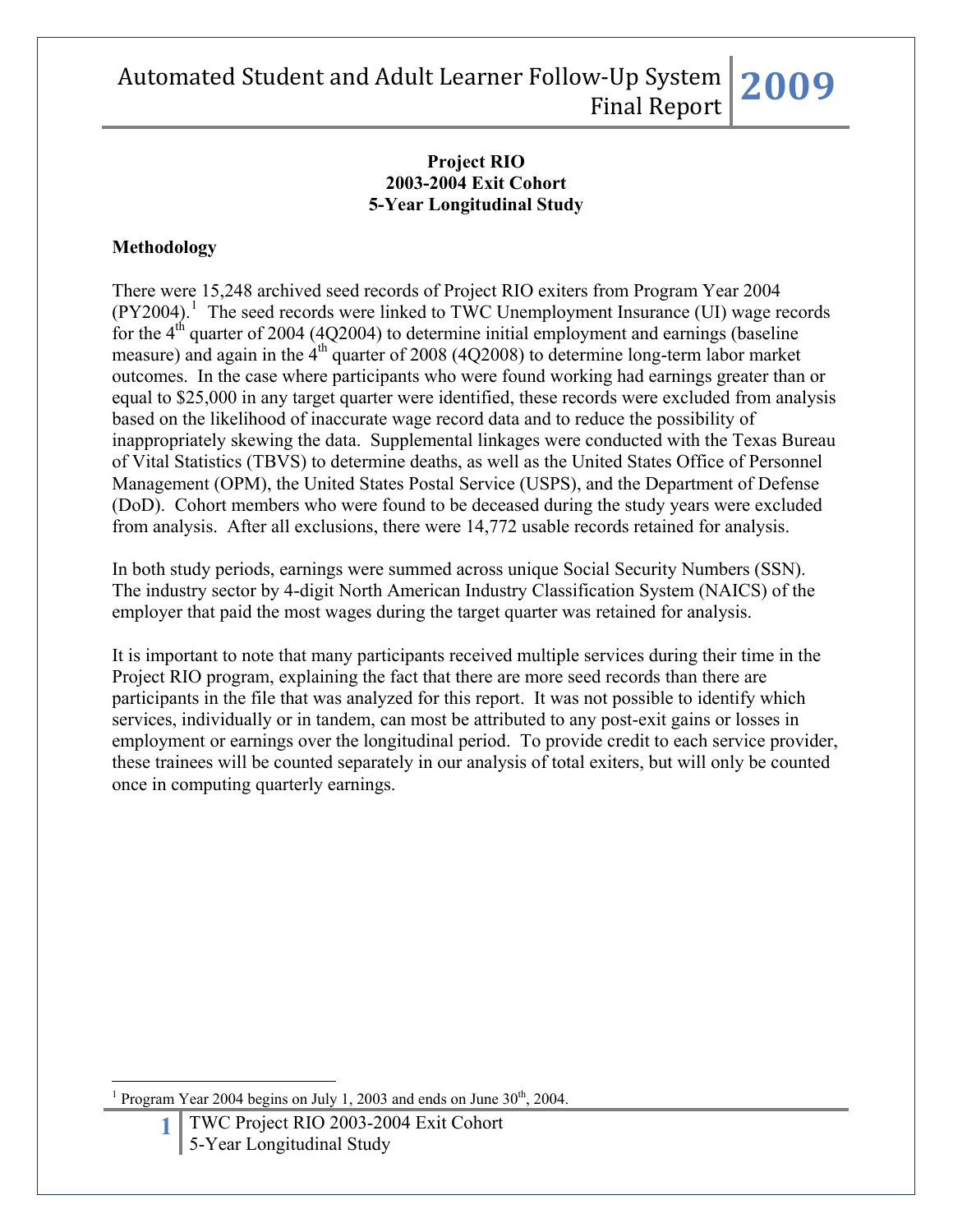#### **Results**

Table 1 shows female participants having the highest employment in 4Q2004 at 48.8 percent employed. Excluding Unknowns, Males had the highest median quarterly earnings in 4Q2004 at \$3,264. Overall employment for the cohort was 46.9 percent in 4Q2004 with median quarterly earnings of \$3,110.

Males and Females both experienced a lower percentage of individuals employed in 4Q2008 than they had in 4Q2004. Female participants still had the highest employment percentage overall with 42.3 percent employed, and males again posted the highest median quarterly earnings in 4Q2008 with \$5,115. The cohort had an employment rate of 37.8 percent with median quarterly earnings of \$4,758 at the five-year mark.

| All Working in 4Q2004   |        |         |         |                 |  |  |  |  |
|-------------------------|--------|---------|---------|-----------------|--|--|--|--|
| <b>Median</b><br>%<br>N |        |         |         |                 |  |  |  |  |
| Gender                  | N      | Working | Working | <b>Earnings</b> |  |  |  |  |
| Female                  | 2,056  | 1,004   | 48.8    | \$2,276         |  |  |  |  |
| Male                    | 12,675 | 5,909   | 46.6    | \$3,264         |  |  |  |  |
| Unknown                 | 41     | 19      | 46.3    | \$4,876         |  |  |  |  |
| <b>Total</b>            | 14,772 | 6,932   | 46.9    | \$3,110         |  |  |  |  |
| All Working in 4Q2008   |        |         |         |                 |  |  |  |  |
|                         |        |         |         |                 |  |  |  |  |
|                         |        | N       | %       | <b>Median</b>   |  |  |  |  |
| Gender                  | N      | Working | Working | <b>Earnings</b> |  |  |  |  |
| Female                  | 2,056  | 870     | 42.3    | \$3,240         |  |  |  |  |
| Male                    | 12,675 | 4,707   | 37.1    | \$5,115         |  |  |  |  |
| Unknown                 | 41     | 11      | 26.8    | \$7,350         |  |  |  |  |

#### **Table 1. Employment and Earnings by Gender**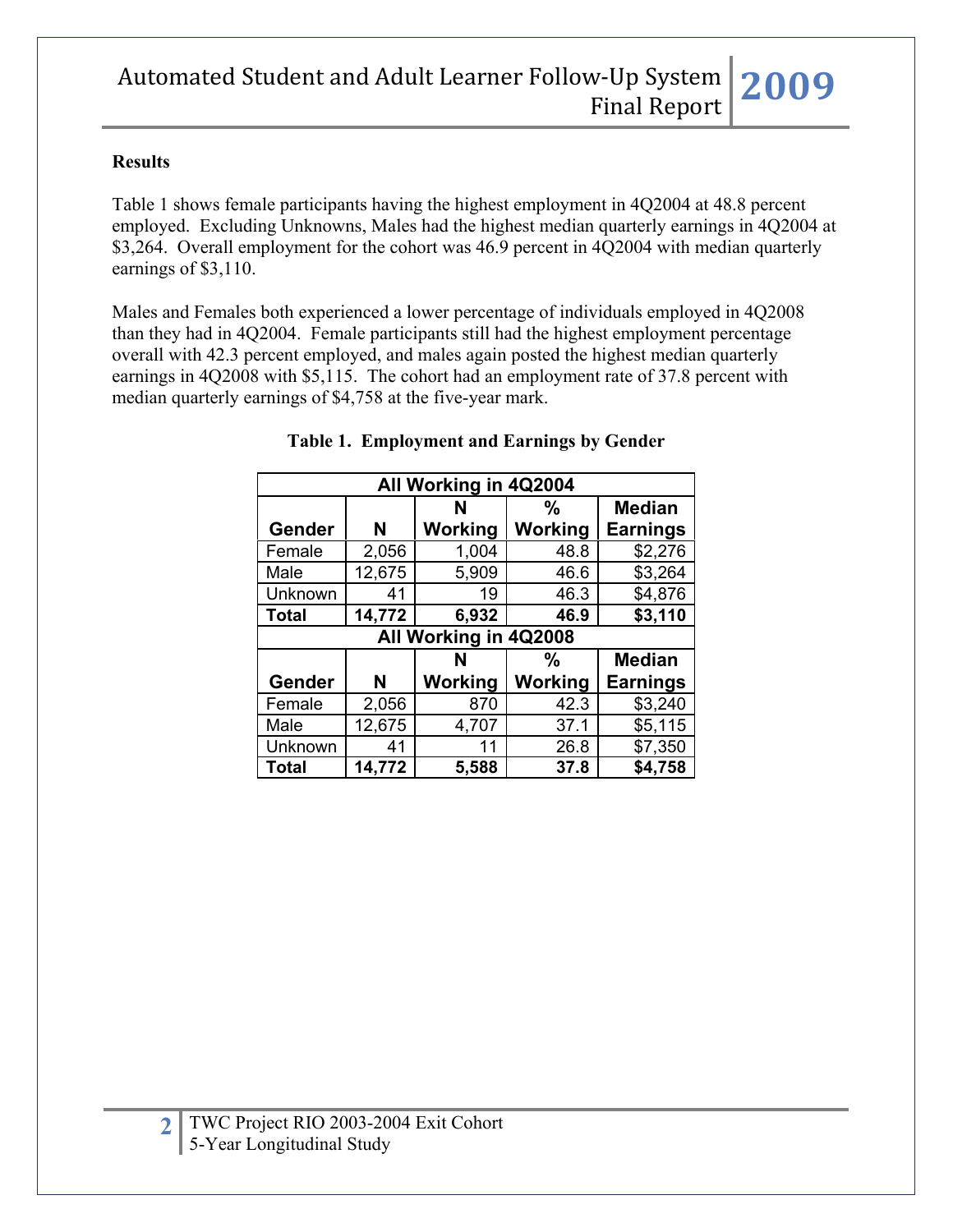Table 2 shows employment and earnings across both target quarters by ethnicity. Hawaiian Native or Pacific Islanders had the highest employment in 2004 with 54.6 percent of participants employed, as well as the highest median quarterly earnings in 4Q2004 with \$3,994. Hispanics had the second highest employment with 50.3 percent.

Asians had the highest employment rate in 4Q2008 at 46.7 percent, and Hawaiian Native or Pacific Islanders had the highest median quarterly earnings in 4Q2008 at \$8,488. Whites had the second-highest median quarterly earnings with \$5,107.

| All Working in 4Q2004                                                                          |        |                       |         |                 |  |  |  |
|------------------------------------------------------------------------------------------------|--------|-----------------------|---------|-----------------|--|--|--|
|                                                                                                |        | N                     | $\%$    | <b>Median</b>   |  |  |  |
| <b>Ethnicity</b>                                                                               | N      | Working               | Working | <b>Earnings</b> |  |  |  |
| Asian                                                                                          | 30     | 12                    | 40.0    | \$2,564         |  |  |  |
| <b>Black</b>                                                                                   | 6,533  | 3,007                 | 46.0    | \$2,955         |  |  |  |
| Hawaiian Native or Pacific                                                                     |        |                       |         |                 |  |  |  |
| <b>Islander</b>                                                                                | 11     | 6                     | 54.6    | \$3,994         |  |  |  |
| Hispanic                                                                                       | 4,053  | 2,037                 | 50.3    | \$3,120         |  |  |  |
| <b>Native American</b>                                                                         | 70     | 33                    | 47.1    | \$2,763         |  |  |  |
| White                                                                                          | 3,970  | 1,788                 | 45.0    | \$3,481         |  |  |  |
| Unknown                                                                                        | 105    | 49                    | 46.7    | \$3,993         |  |  |  |
| <b>Total</b>                                                                                   | 14,772 | 6,932                 | 46.9    | \$3,110         |  |  |  |
|                                                                                                |        | All Working in 4Q2008 |         |                 |  |  |  |
|                                                                                                |        | N                     | $\%$    | <b>Median</b>   |  |  |  |
| <b>Ethnicity</b>                                                                               | N      | <b>Working</b>        | Working | <b>Earnings</b> |  |  |  |
| Asian                                                                                          | 30     | 14                    | 46.7    | \$4,634         |  |  |  |
| <b>Black</b>                                                                                   | 6,533  | 2,436                 | 37.3    | \$4,366         |  |  |  |
| Hawaiian Native or Pacific                                                                     |        |                       |         |                 |  |  |  |
| Islander                                                                                       | 11     | n/a                   | 18.2    | \$8,488         |  |  |  |
| Hispanic                                                                                       | 4,053  | 1,638                 | 40.4    | \$4,966         |  |  |  |
| Native American                                                                                | 70     | 27                    | 38.6    | \$4,919         |  |  |  |
| White                                                                                          | 3,970  | 1,436                 | 36.2    | \$5,107         |  |  |  |
| Unknown                                                                                        | 105    | 35                    | 33.3    | \$7,125         |  |  |  |
| <b>Total</b>                                                                                   | 14,772 | 5,588                 | 37.8    | \$4,758         |  |  |  |
| Note: Cells with values less than 5 are marked "n/a" to protect the privacy of cohort members. |        |                       |         |                 |  |  |  |

### **Table 2. Employment and Earnings by Ethnicity**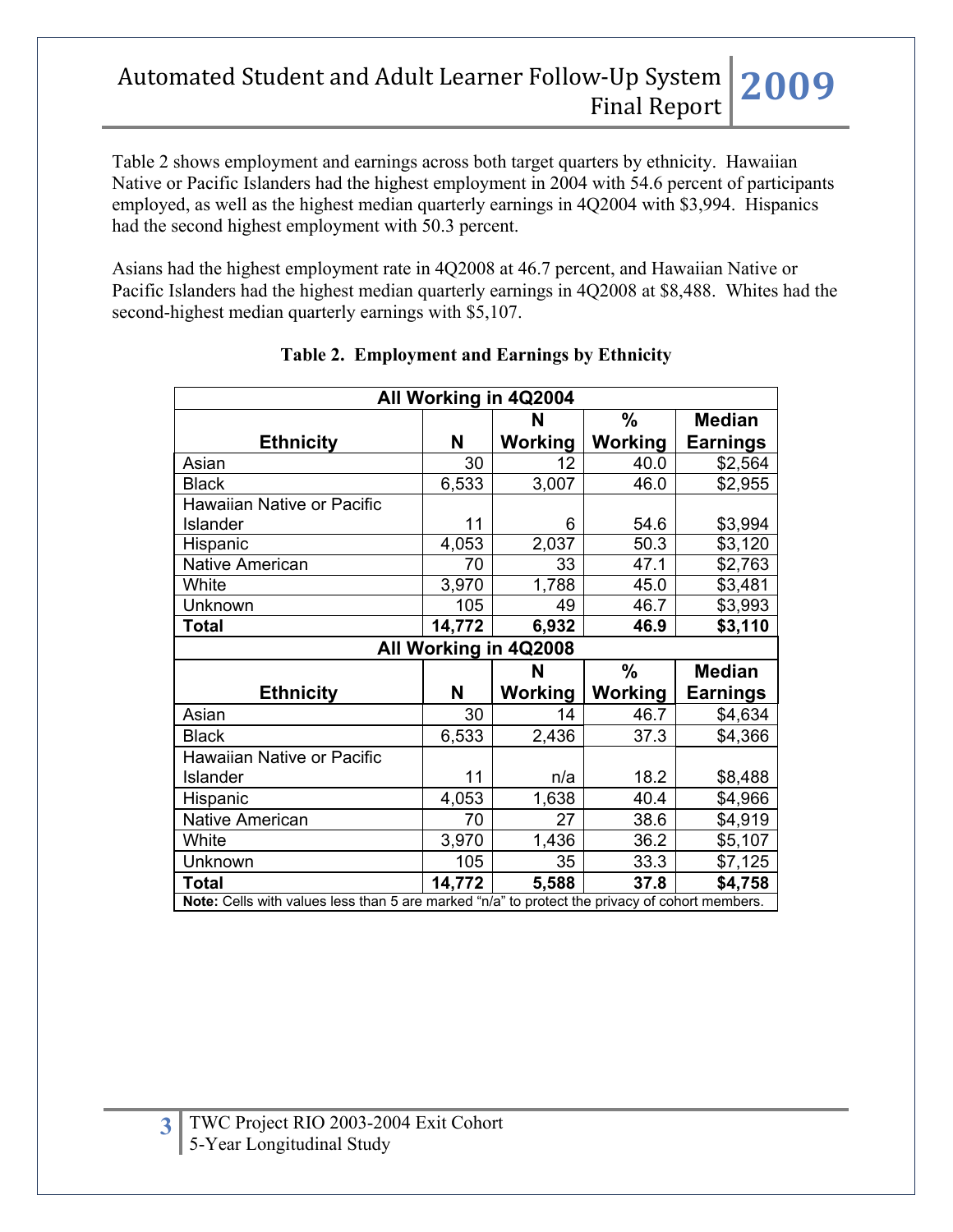Table 3 shows that Project RIO participants receiving Supportive Services had the highest employment in 4Q2004 at 53.7 percent, followed by Core Work Search recipients at 48.9 percent employed. Supportive Service recipients also had the highest median quarterly earnings in 4Q2004 with \$4,010.

Supportive Services and Core Work Search recipients also had the highest employment percentage in 4Q2008 with 39.0 percent and 38.6 percent, respectively. Core Work Search recipients had the highest median quarterly earnings in 4Q2008 with \$4,790.

| All Working in 4Q2004     |        |                       |               |                 |  |  |  |
|---------------------------|--------|-----------------------|---------------|-----------------|--|--|--|
|                           |        | N                     | $\%$          | <b>Median</b>   |  |  |  |
| <b>Grant Type</b>         | N      | Working               | Working       | <b>Earnings</b> |  |  |  |
| Core Work                 |        |                       |               |                 |  |  |  |
| Search                    | 9,822  | 4,807                 | 48.9          | \$3,069         |  |  |  |
| Marketing                 |        |                       |               |                 |  |  |  |
| Incentives                | 64     | 29                    | 45.3          | \$2,676         |  |  |  |
| Procedural                | 161    | 68                    | 42.2          | \$2,458         |  |  |  |
| <b>Support Activities</b> | 4,630  | 1,977                 | 42.7          | \$3,231         |  |  |  |
| Supportive                |        |                       |               |                 |  |  |  |
| <b>Services</b>           | 95     | 51                    | 53.7          | \$4,010         |  |  |  |
| <b>Total</b>              | 14,772 | 6,932                 | 46.9          | \$3,110         |  |  |  |
|                           |        | All Working in 4Q2008 |               |                 |  |  |  |
|                           |        | N                     | $\frac{0}{0}$ | <b>Median</b>   |  |  |  |
| <b>Grant Type</b>         | N      | Working               | Working       | <b>Earnings</b> |  |  |  |
|                           |        |                       |               |                 |  |  |  |
| Core Work                 |        |                       |               |                 |  |  |  |
| Search                    | 9,822  | 3,789                 | 38.6          | \$4,790         |  |  |  |
| Marketing                 |        |                       |               |                 |  |  |  |
| Incentives                | 64     | 23                    | 35.9          | \$4,121         |  |  |  |
| Procedural                | 161    | 45                    | 28.0          | \$4,477         |  |  |  |
| <b>Support Activities</b> | 4,630  | 1,694                 | 36.6          | \$4,687         |  |  |  |
| Supportive                |        |                       |               |                 |  |  |  |
| <b>Services</b>           | 95     | 37                    | 39.0          | \$4,497         |  |  |  |

### **Table 3. Employment and Earnings by Service Received**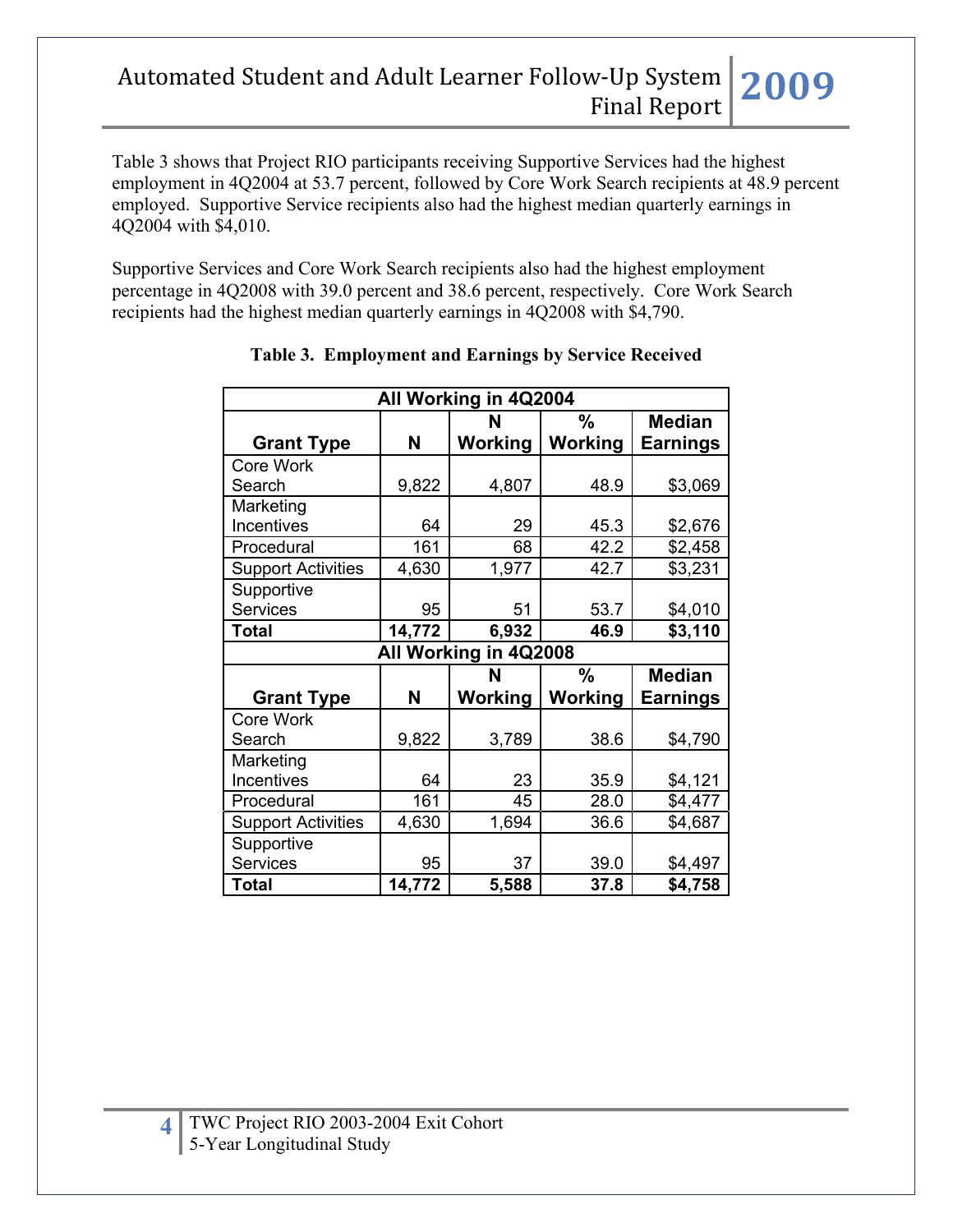Table 4 shows that Project RIO participants in the ESP correctional division had the highest employment in 4Q2004 at 54.2 percent, followed by participants in the Work Against Recidivism (WAR) correctional division at 50.0 percent employed. Participants in the WAR division also had the highest median quarterly earnings in 4Q2004 with \$3,969.

Exiters from the ESP division again had the highest employment in 4Q2008 with 54.2 percent employed, followed again by WAR with 45.2 percent employment. Participants from the Institutional Division had the highest median quarterly earnings in 4Q2008 with \$4,849.

| All Working in 4Q2004                                                          |                                     |                       |         |                 |  |  |  |
|--------------------------------------------------------------------------------|-------------------------------------|-----------------------|---------|-----------------|--|--|--|
|                                                                                |                                     | N                     | %       | <b>Median</b>   |  |  |  |
| <b>Grant Type</b>                                                              | N                                   | Working               | Working | <b>Earnings</b> |  |  |  |
| <b>ESP</b>                                                                     | 144                                 | 78                    | 54.2    | \$2,741         |  |  |  |
| Institutional                                                                  |                                     |                       |         |                 |  |  |  |
| <b>Division</b>                                                                | 12,792                              | 6,008                 | 47.0    | \$3,149         |  |  |  |
| State Jail Division                                                            | 1,551                               | 723                   | 46.6    | \$2,925         |  |  |  |
| <b>TYC</b>                                                                     | 220                                 | 92                    | 41.8    | \$1,284         |  |  |  |
| <b>WAR</b>                                                                     | 62                                  | 31                    | 50.0    | \$3,969         |  |  |  |
| Unknown                                                                        | n/a                                 | n/a                   | n/a     | n/a             |  |  |  |
| <b>Total</b>                                                                   | 14,772                              | 6,932                 | 46.9    | \$3,110         |  |  |  |
|                                                                                |                                     | All Working in 4Q2008 |         |                 |  |  |  |
|                                                                                | $\frac{0}{0}$<br><b>Median</b><br>N |                       |         |                 |  |  |  |
| <b>Grant Type</b>                                                              | N                                   | Working               | Working | <b>Earnings</b> |  |  |  |
| <b>ESP</b>                                                                     | 144                                 | 78                    | 54.2    | \$3,874         |  |  |  |
| Institutional                                                                  |                                     |                       |         |                 |  |  |  |
| <b>Division</b>                                                                | 12,792                              | 4,771                 | 37.3    | \$4,849         |  |  |  |
| <b>State Jail Division</b>                                                     | 1,551                               | 631                   | 40.7    | \$4,502         |  |  |  |
| <b>TYC</b>                                                                     | 220                                 | 78                    | 35.5    | \$2,720         |  |  |  |
| <b>WAR</b>                                                                     | 62                                  | 28                    | 45.2    | \$4,199         |  |  |  |
| Unknown                                                                        | n/a                                 | n/a                   | n/a     | n/a             |  |  |  |
| <b>Total</b>                                                                   | 14,772                              | 5,588                 | 37.8    | \$4,758         |  |  |  |
| Note: Cells with values less than 5 are marked "n/a" to protect the privacy of |                                     |                       |         |                 |  |  |  |
| cohort members.                                                                |                                     |                       |         |                 |  |  |  |

### **Table 4. Employment and Earnings by RIO Correctional Division**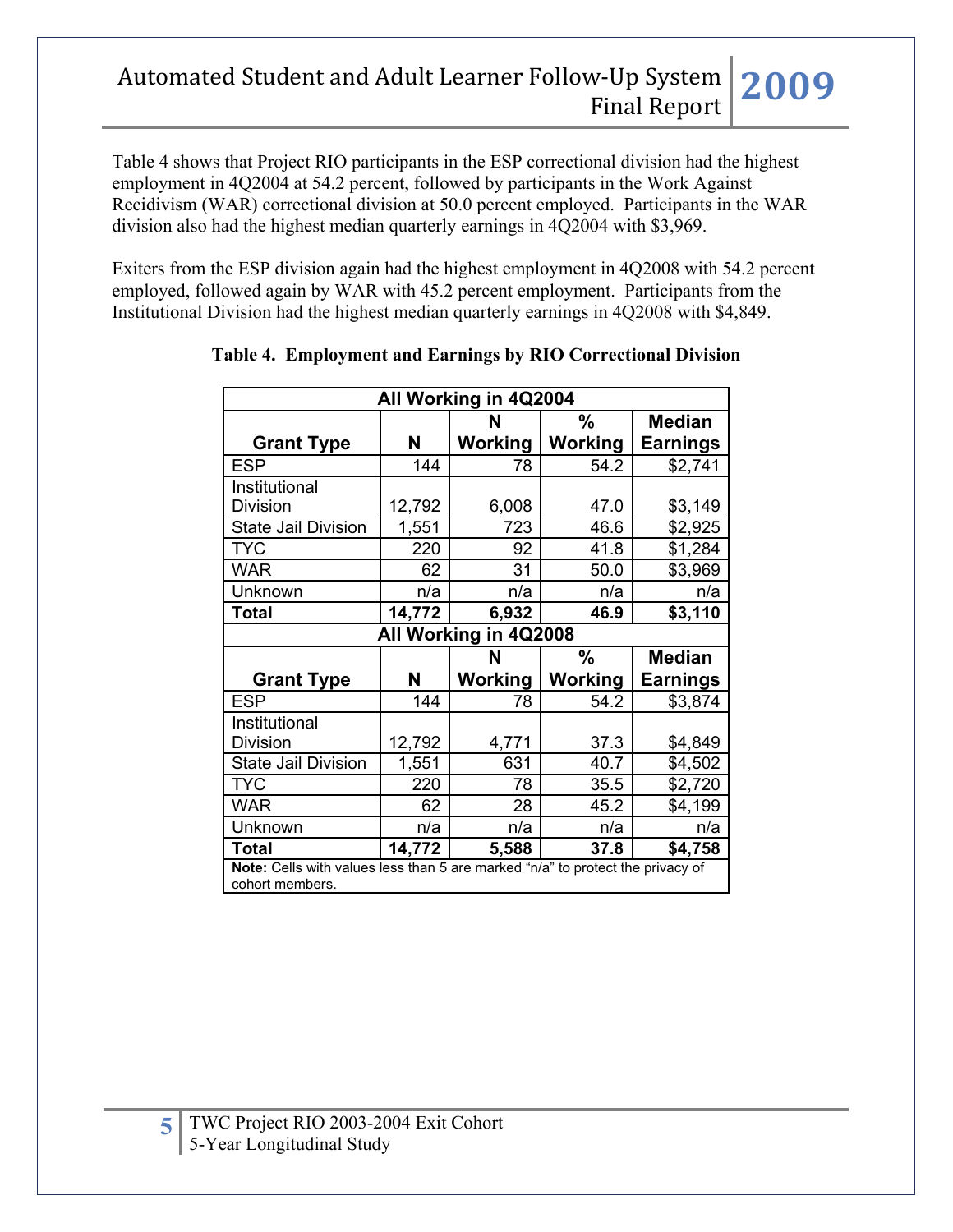Table 4 shows employment and earnings by local workforce development area (LWDA). The Permian Basin LWDA had the highest employment in 4Q2004 at 59.9 percent, followed most closely by the Brazos Valley LWDA with 56.1 percent employed in 2004. Deep East Texas LWDA also the highest median quarterly earnings in 4Q2004 at \$4,179 followed by the Permian Basin LWDA with earnings of \$4,014. Permian Basin LWDA had the highest employment in 4Q2008 with 49.4 percent employed and Deep East Texas LWDA again had the highest median quarterly earnings with \$6,424.

|                         |        | All Working in 4Q2004<br>All Working in 4Q2008 |              |                                  |        |                 |              |                                  |
|-------------------------|--------|------------------------------------------------|--------------|----------------------------------|--------|-----------------|--------------|----------------------------------|
| <b>LWDA</b>             | N      | N<br>Working                                   | %<br>Working | <b>Median</b><br><b>Earnings</b> | N      | N<br>Working    | %<br>Working | <b>Median</b><br><b>Earnings</b> |
| Alamo                   | 1,311  | 691                                            | 52.7         | \$2,533                          | 1,311  | 475             | 36.2         | \$4,231                          |
| <b>Brazos Valley</b>    | 82     | 46                                             | 56.1         | \$3,345                          | 82     | 30              | 36.6         | \$4,837                          |
| <b>Cameron County</b>   | 286    | 117                                            | 40.9         | \$2,802                          | 286    | 94              | 32.9         | \$4,148                          |
| Capital Area            | 561    | 260                                            | 46.4         | \$3,183                          | 561    | 216             | 38.5         | \$3,808                          |
| <b>Central Texas</b>    | 367    | 188                                            | 51.2         | \$3,012                          | 367    | 126             | 34.3         | \$3,607                          |
| <b>Coastal Bend</b>     | 364    | 178                                            | 48.9         | \$2,828                          | 364    | 133             | 36.5         | \$4,734                          |
| Concho Valley           | 114    | 57                                             | 50.0         | \$2,201                          | 114    | 49              | 43.0         | \$3,564                          |
| Dallas                  | 1,235  | 577                                            | 46.7         | \$3,188                          | 1,235  | 410             | 33.2         | \$5,256                          |
| Deep East Texas         | 148    | 48                                             | 32.4         | \$4,179                          | 148    | 45              | 30.4         | \$6,424                          |
| <b>East Texas</b>       | 813    | 385                                            | 47.4         | \$3,571                          | 813    | 302             | 37.2         | \$4,476                          |
| <b>Golden Crescent</b>  | 246    | 129                                            | 52.4         | \$3,207                          | 246    | 108             | 43.9         | \$5,499                          |
| <b>Gulf Coast</b>       | 3,227  | 1,491                                          | 46.2         | \$3,120                          | 3,227  | 1,275           | 39.5         | \$5,280                          |
| <b>Heart of Texas</b>   | 48     | 20                                             | 41.7         | \$2,746                          | 48     | $\overline{17}$ | 35.4         | \$3,378                          |
| Lower Rio Grande        |        |                                                |              |                                  |        |                 |              |                                  |
| Valley                  | 287    | 133                                            | 46.3         | \$2,834                          | 287    | 110             | 38.3         | \$3,877                          |
| Middle Rio Grande       | 92     | 40                                             | 43.5         | \$2,065                          | 92     | 36              | 39.1         | \$3,206                          |
| North Central           | 487    | 241                                            | 49.5         | \$3,822                          | 487    | 188             | 38.6         | \$5,551                          |
| North East Texas        | 226    | 81                                             | 35.8         | \$3,238                          | 226    | 71              | 31.4         | \$3,928                          |
| North Texas             | 72     | 34                                             | 47.2         | \$2,775                          | 72     | 22              | 30.6         | \$4,684                          |
| Panhandle               | 355    | 174                                            | 49.0         | \$2,757                          | 355    | 160             | 45.1         | \$4,104                          |
| Permian Basin           | 267    | 160                                            | 59.9         | \$4,014                          | 267    | 132             | 49.4         | \$5,679                          |
| <b>Rural Capital</b>    | 160    | 86                                             | 53.8         | \$2,710                          | 160    | 61              | 38.1         | \$5,419                          |
| South East Texas        | 818    | 330                                            | 40.3         | \$3,373                          | 818    | 325             | 39.7         | \$5,262                          |
| South Plains            | 459    | 224                                            | 48.8         | \$2,958                          | 459    | 197             | 42.9         | \$4,091                          |
| South Texas             | 79     | 39                                             | 49.4         | \$2,722                          | 79     | 26              | 32.9         | \$5,511                          |
| <b>Tarrant County</b>   | 1,515  | 690                                            | 45.5         | \$3,489                          | 1,515  | 558             | 36.8         | \$5,068                          |
| Texoma                  | 164    | 83                                             | 50.6         | \$3,407                          | 164    | 55              | 33.5         | \$3,561                          |
| <b>Upper Rio Grande</b> | 527    | 209                                            | 39.7         | \$2,831                          | 527    | 175             | 33.2         | \$3,850                          |
| <b>West Central</b>     | 390    | 180                                            | 46.2         | \$3,077                          | 390    | 160             | 41.0         | \$4,314                          |
| Unknown                 | 72     | 41                                             | 56.9         | \$4,185                          | 72     | 32              | 44.4         | \$4,703                          |
| <b>Total</b>            | 14,772 | 6,932                                          | 46.9         | \$3,110                          | 14,772 | 5,588           | 37.8         | \$4,758                          |

### **Table 5. Employment and Earnings by LWDA**

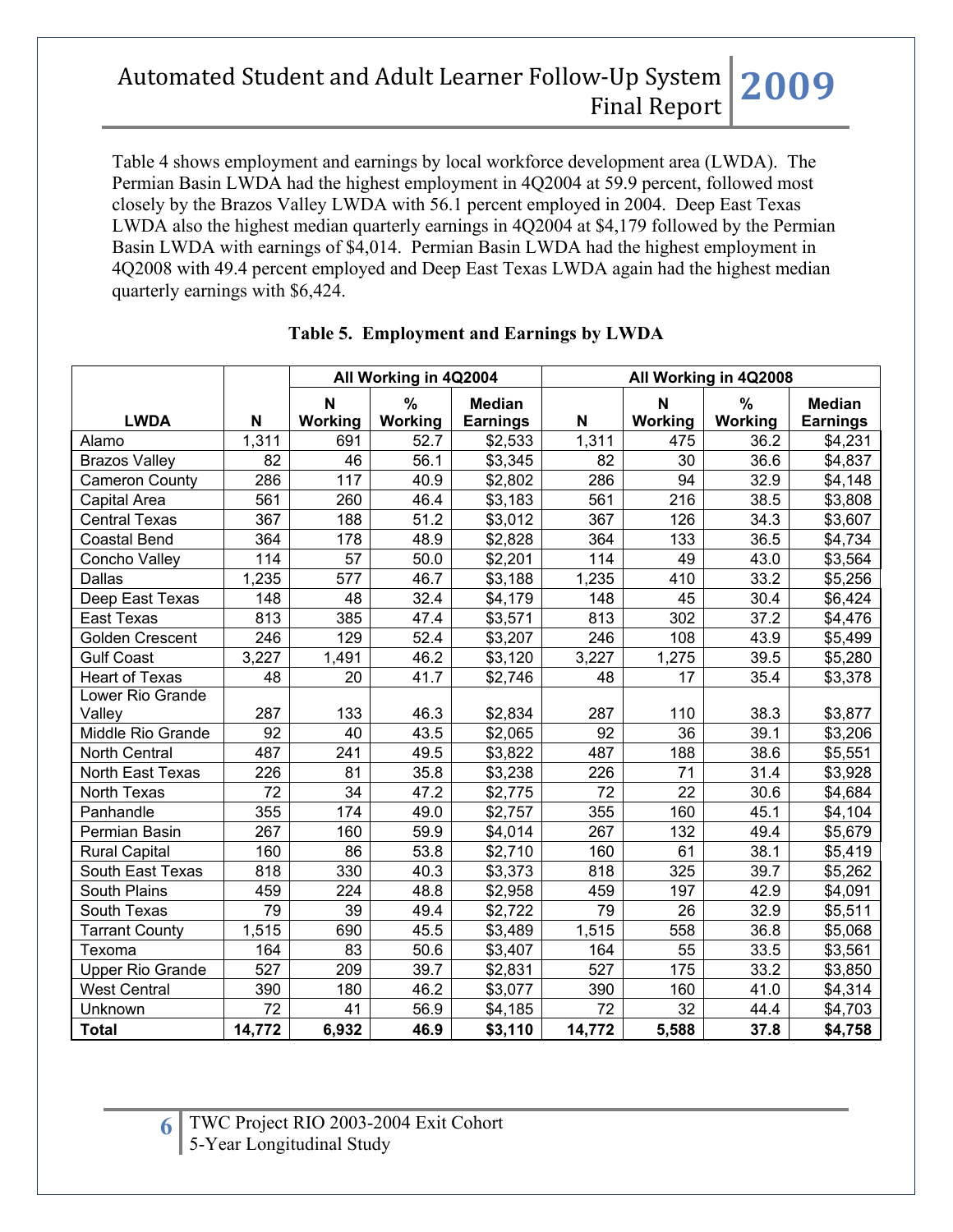For exit cohort members employed in 4Q2004, the Employment Services sector was the largest industry of employment (Table 5). Employment Services usually include temporary employment agencies that many employers use to find workers to try out first before hiring permanently. Employers also use Temporary Employment Agencies to augment staff during high demand periods without being saddled with paying benefits for permanent staff. Participants working in the Support Activities for Mining industry had the highest median quarterly earnings at \$6,101.

|                                       | N       | <b>Median</b>   | <b>NAICS</b> |
|---------------------------------------|---------|-----------------|--------------|
| <b>Industry Sector</b>                | Working | <b>Earnings</b> | Code         |
| <b>Employment Services</b>            | 1,248   | \$1,488         | 5613         |
| <b>Limited-Service Eating Places</b>  | 436     | \$1,853         | 7222         |
| <b>Full-Service Restaurants</b>       | 283     | \$2,119         | 7221         |
| <b>Building Equipment Contractors</b> | 229     | \$4,256         | 2382         |
| Nonresidential Building Construction  | 194     | \$4,682         | 2362         |
| Automotive Repair and Maintenance     | 160     | \$2,717         | 8111         |
| Services to Buildings and Dwellings   | 135     | \$1,946         | 5617         |
| <b>Support Activities for Mining</b>  | 131     | \$6,101         | 2131         |
| <b>Business Support Services</b>      | 114     | \$2,729         | 5614         |
| <b>Building Finishing Contractors</b> | 111     | \$3,180         | 2383         |

### **Table 6. Top 10 Industries of Employment by 4-Digit NAICS at 4Q2004**

Employment Services was again the most common industry of employment for Project RIO exiters employed in 4Q2008 (see Table 6). The composition of the top ten industries for those employed in 4Q2005 is similar to Table 6 above. Participants working in the Support Activities for Mining industry again had the highest median quarterly earnings, this time at \$11,899.

### **Table 7. Top 10 Industries of Employment by 4-Digit NAICS at 4Q2008**

|                                          | N       | <b>Median</b>   | <b>NAICS</b> |
|------------------------------------------|---------|-----------------|--------------|
| <b>Industry Sector</b>                   | Working | <b>Earnings</b> | Code         |
| <b>Employment Services</b>               | 752     | \$1,966         | 5613         |
| <b>Limited-Service Eating Places</b>     | 337     | \$2,368         | 7222         |
| <b>Full-Service Restaurants</b>          | 239     | \$2,543         | 7221         |
| <b>Building Equipment Contractors</b>    | 204     | \$7,230         | 2382         |
| <b>Support Activities for Mining</b>     | 172     | \$11,899        | 2131         |
| Nonresidential Building Construction     | 147     | \$8,872         | 2362         |
| Services to Buildings and Dwellings      | 131     | \$3,808         | 5617         |
| <b>Other Specialty Trade Contractors</b> | 117     | \$6,995         | 2389         |
| Animal Slaughtering and Processing       | 112     | \$4,703         | 3116         |
| <b>Automotive Repair and Maintenance</b> | 105     | \$4,110         | 8111         |